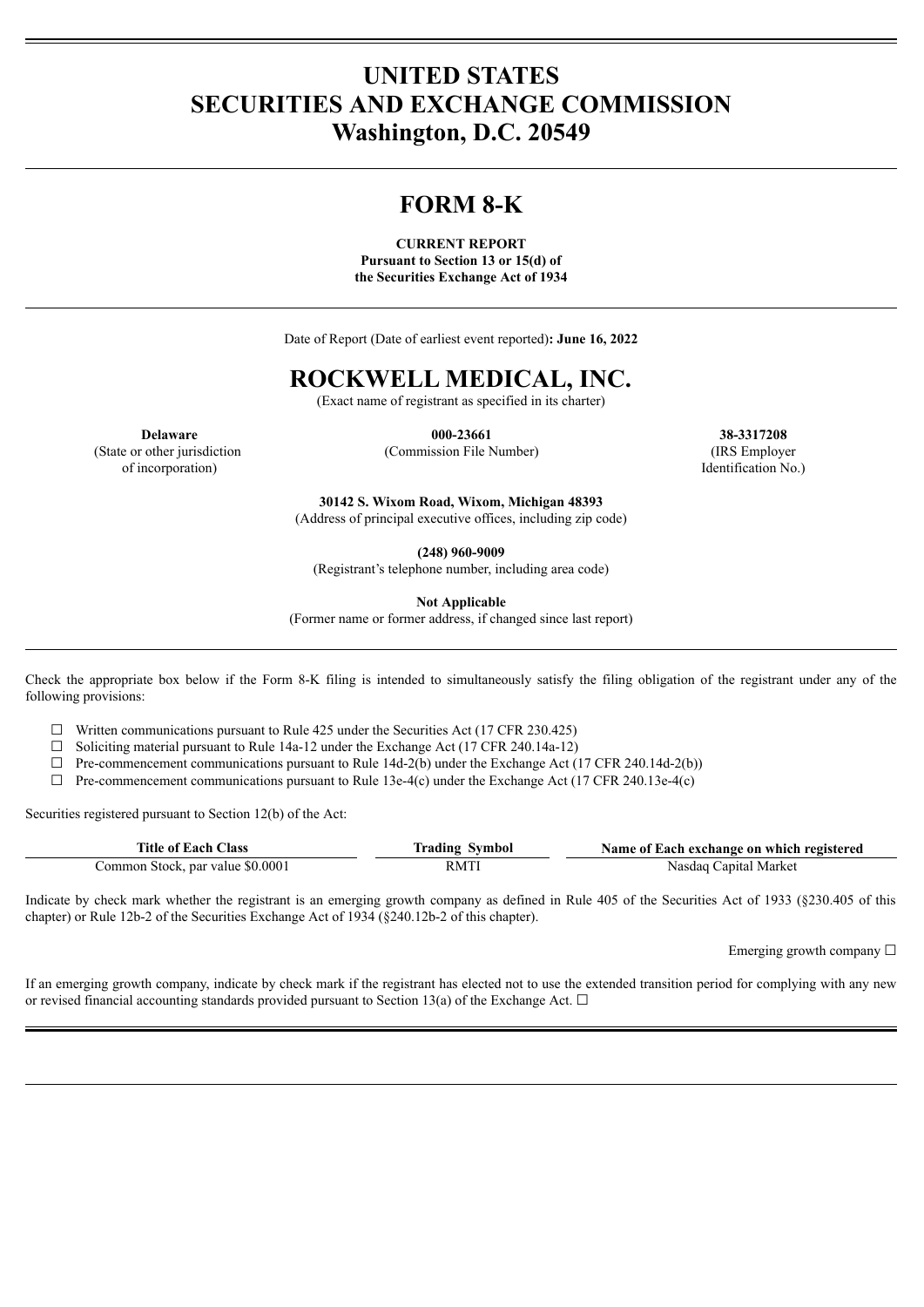## **Item 3.02 Unregistered Sales of Equity Securities.**

As previously reported, on April 6, 2022, Rockwell Medical, Inc. (the "Company") and DaVita Inc. ("DaVita") entered into a Securities Purchase Agreement, pursuant to which the Company agreed to issue up to \$15 million of preferred stock to DaVita. The Company initially issued 7,500 shares of a newly designated series of preferred stock, which was designated "Series X Convertible Preferred Stock" (the "Series X Preferred Stock") for gross proceeds of \$7,500,000 in connection therewith.

On June 16, 2022, following the achievement of a capital raise milestone by the Company, the Company issued an additional 7,500 shares of Series X Preferred Stock to DaVita in a second closing for gross proceeds of \$7,500,000. The offering and sale of the Series X Preferred Stock was exempt from registration under Section 4(a)(2) of the Securities Act of 1933, as amended.

### **Item 5.02 Departure of Directors or Principal Officers; Election of Directors; Appointment of Principal Officers.**

#### *Departure of President and Chief Executive Of icer and Director*

On June 22, 2022, the Company announced that Russell H. Ellison, M.D., M.Sc., will be stepping down from his role as the President and Chief Executive Officer of the Company, effective as of June 30, 2022 (the "separation date"). Effective as of the separation date, Dr. Ellison will also resign from the board of directors of the Company (the "Board").

Pursuant to his employment agreement, subject to Dr. Ellison's execution and non-revocation of a release agreement in favor of the Company and continued compliance with certain restrictive covenants, including covenants relating to confidentiality, non-interference, non-competition and nonsolicitation, Dr. Ellison will receive the following payments and benefits: (i) an amount equal to the sum of (A) \$500,000, representing Dr. Ellison's annualized base salary; and (B) \$350,000, representing 100% of Dr. Ellison's annual target bonus, payable in equal installments and in accordance with the Company's regular payroll schedule for a period of 12 months following the separation date, (ii) reimbursement of Dr. Ellison's costs for medical coverage for up to one year (or, if sooner, until he receives substantially similar coverage from another employer), and (iii) the time-based stock options granted to Dr. Ellison in connection with his commencement of employment will continue to vest for a period of one year and all stock options held by Dr. Ellison that are exercisable as of the separation date and all stock options that become exercisable over the one-year period following the separation date will remain exercisable until the one-year anniversary of the separation date.

## *Appointment of President and Chief Executive Of icer*

On June 21, 2022, the Board appointed Mark Strobeck, Ph.D. as the Company's President and Chief Executive Officer and as a Class III Director to serve until the Company's 2024 Annual Meeting of Stockholders and until his successor is duly elected and qualified, effective July 1, 2022.

Dr. Strobeck, age 51, has held leadership positions in both emerging biotechnology and pharmaceutical companies for more than twenty years. Most recently, he served as Managing Director of Aquilo Partners, LP, a life sciences investment bank, from May 2021 to June 2022. He previously served as Executive Vice President and Chief Operating Officer of Assertio Holdings, Inc., a pharmaceutical company, from May 2020 to December 2020. Prior to that, Dr. Strobeck was Executive Vice President and Chief Operating Officer of Zyla Life Sciences, a pharmaceutical company, from September 2015 through its merger with Assertio Holdings, Inc. in May 2020, and previously served as Zyla's Chief Business Officer from January 2014 to September 2015. Before his employment at Zyla, he served as Zyla's advisor from June 2012 to December 2013. From January 2012 to December 2013, he served as President and Chief Executive Officer and a director of Corridor Pharmaceuticals, Inc., a pharmaceuticals company, which was acquired by AstraZeneca plc in 2014. From December 2010 to October 2011, Dr. Strobeck served as Chief Business Officer of Topaz Pharmaceuticals Inc., a specialty pharmaceutical company acquired by Sanofi Pasteur in the fourth quarter of 2011. From June 2010 to November 2010 and October 2011 to January 2012, Dr. Strobeck worked as a consultant. From January 2008 to May 2010, Dr. Strobeck served as Chief Business Officer of Trevena, Inc., a pharmaceutical company. Prior to joining Trevena, Dr. Strobeck held management roles at GlaxoSmithKline plc, a pharmaceuticals company, and venture capital firms SR One Limited and EuclidSR Partners, L.P. Dr. Strobeck currently serves on the board of directors of Horse Power For Life, a nonprofit organization dedicated to improving the quality of life for individuals diagnosed with cancer, a position he has held since 2012. Dr. Strobeck received his B.S. in Biology from St. Lawrence University and his Ph.D. in Pharmacology and Biophysics from the University of Cincinnati, and completed his post-doctoral fellowship at the University of Pennsylvania. There is no information that is required to be disclosed with respect to Dr. Strobeck pursuant to Item 404(a) of Regulation S-K.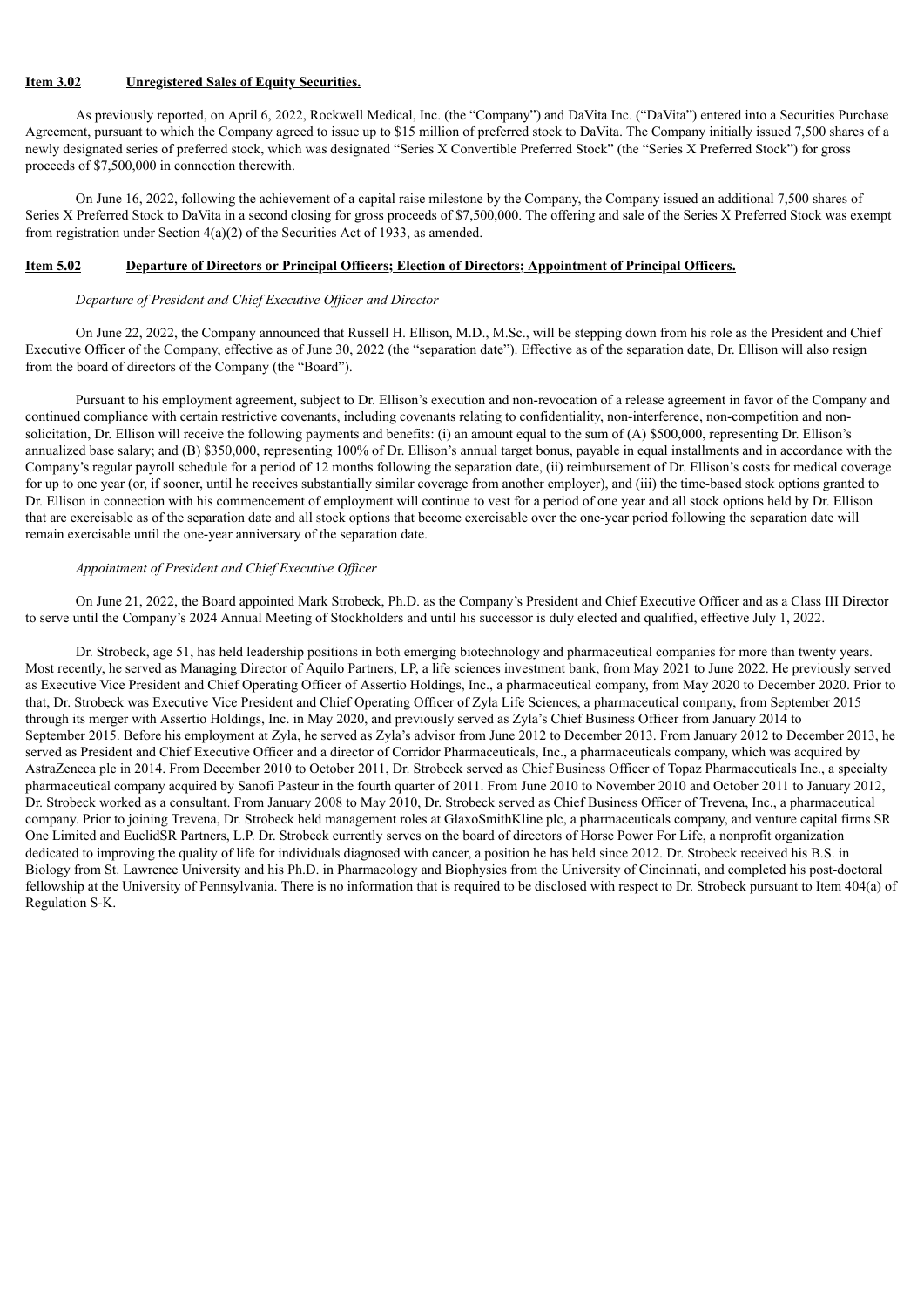On June 21, 2022, in connection with Dr. Strobeck's commencement of employment, the Company entered into an employment agreement with Dr. Strobeck pursuant to which he will serve as the Company's President and Chief Executive Officer (the "Employment Agreement"). The Employment Agreement provides that Dr. Strobeck will serve as an at-will employee. Dr. Strobeck will receive an annualized base salary of \$550,000 ("Base Salary"). He will be eligible to earn year-end performance bonuses with a target bonus opportunity of 60% of his Base Salary ("Target Bonus") and is eligible to participate in the employee benefit plans and programs generally available to the Company's similarly situated senior executives. Dr. Strobeck is also eligible to receive annual long-term incentive grants consistent with similar practices for the Company's senior executives, awarded at the discretion of the Compensation Committee of the Board. In connection with his commencement of employment, he received an initial equity grant comprised of a timebased option to purchase up to 400,000 shares of the Company's common stock (the "Initial Time-Based Options").

Under the Employment Agreement, upon a termination of Dr. Strobeck's employment due to death or Disability, any equity awards held by Dr. Strobeck subject to time-based vesting conditions will accelerate and become fully vested. All stock options held by Dr. Strobeck that are exercisable as of the date of such termination, including any stock options that accelerate in connection with such termination, will remain exercisable until the earlier of one year following such termination and the expiration date of the stock options.

Under the Employment Agreement, upon a termination of Dr. Strobeck's employment by the Company without Cause or by Dr. Strobeck for Good Reason, Dr. Strobeck will be entitled to receive, subject to his execution and non-revocation of a separation agreement and release of claims in favor of the Company and compliance with certain restrictive covenants, (i) an amount equal to his Base Salary then in effect, payable in equal installments for a oneyear period, (ii) a pro-rated bonus for the year of termination, based on achievement of actual performance for the full performance period and pro-rated based on the portion of the performance period Dr. Strobeck was employed prior to termination, payable in a lump sum after the completion of the full performance, (iii) reimbursement of COBRA coverage for up to one year (or, if sooner, until he receives substantially similar coverage from another employer), and (iv) Dr. Strobeck's Initial Time-Based Options will continue to vest for a period of one year and all stock options held by Dr. Strobeck that are exercisable as of the date of such termination and all stock options that become exercisable over the one-year period following such termination, will remain exercisable until the earlier of one year following such termination and the expiration date of the stock options.

Under the Employment Agreement, in the event of a Change of Control, upon a termination of Dr. Strobeck's employment by the Company without Cause or by Executive for Good Reason during the Effective Period, subject to his compliance with certain restrictive covenants, Dr. Strobeck will be entitled to receive (i) an amount equal to the sum of (A) 1.5 times his Base Salary then in effect plus (B) 100% of his annual Target Bonus, (ii) reimbursement of COBRA coverage for up to two years (or, if sooner, until he receives substantially similar coverage from another employer or is no longer eligible for COBRA coverage) and (iii) any equity awards held by Dr. Strobeck subject to time-based vesting conditions will accelerate and become fully vested and all stock options held by Dr. Strobeck that are exercisable as of the date of such termination, including any stock options that accelerate in connection with such termination, will remain exercisable until the expiration date of the stock options.

In connection with the Employment Agreement, Dr. Strobeck also entered into the Company's form of Employee Confidentiality, Assignment of Inventions, Non-Interference and Non-Competition Agreement.

Capitalized terms used in herein, but not defined, shall have the meanings given to them in the Employment Agreement. The foregoing summary of the Employment Agreement does not purport to be a complete description of the Employment Agreement and is qualified in its entirety by reference to the full text of the Employment Agreement, which the Company intends to file with its quarterly report on Form 10-Q for the quarter ended June 30, 2022.

### **Item 8.01 Other Events**.

On June 22, 2022, the Company issued a press release announcing the appointment of Dr. Strobeck as President and Chief Executive Officer and director. Attached hereto as Exhibit 99.1 and incorporated herein by reference, is a copy of the press release.

In accordance with General Instruction B.2 of Form 8-K, the information in this Item 8.01, including Exhibit 99.1, shall not be deemed to be "filed" for purposes of Section 18 of the Exchange Act or otherwise subject to the liabilities of that section, and shall not be incorporated by reference into any registration statement or other document filed under the Securities Act or the Exchange Act, except as shall be expressly set forth by specific reference in such filing.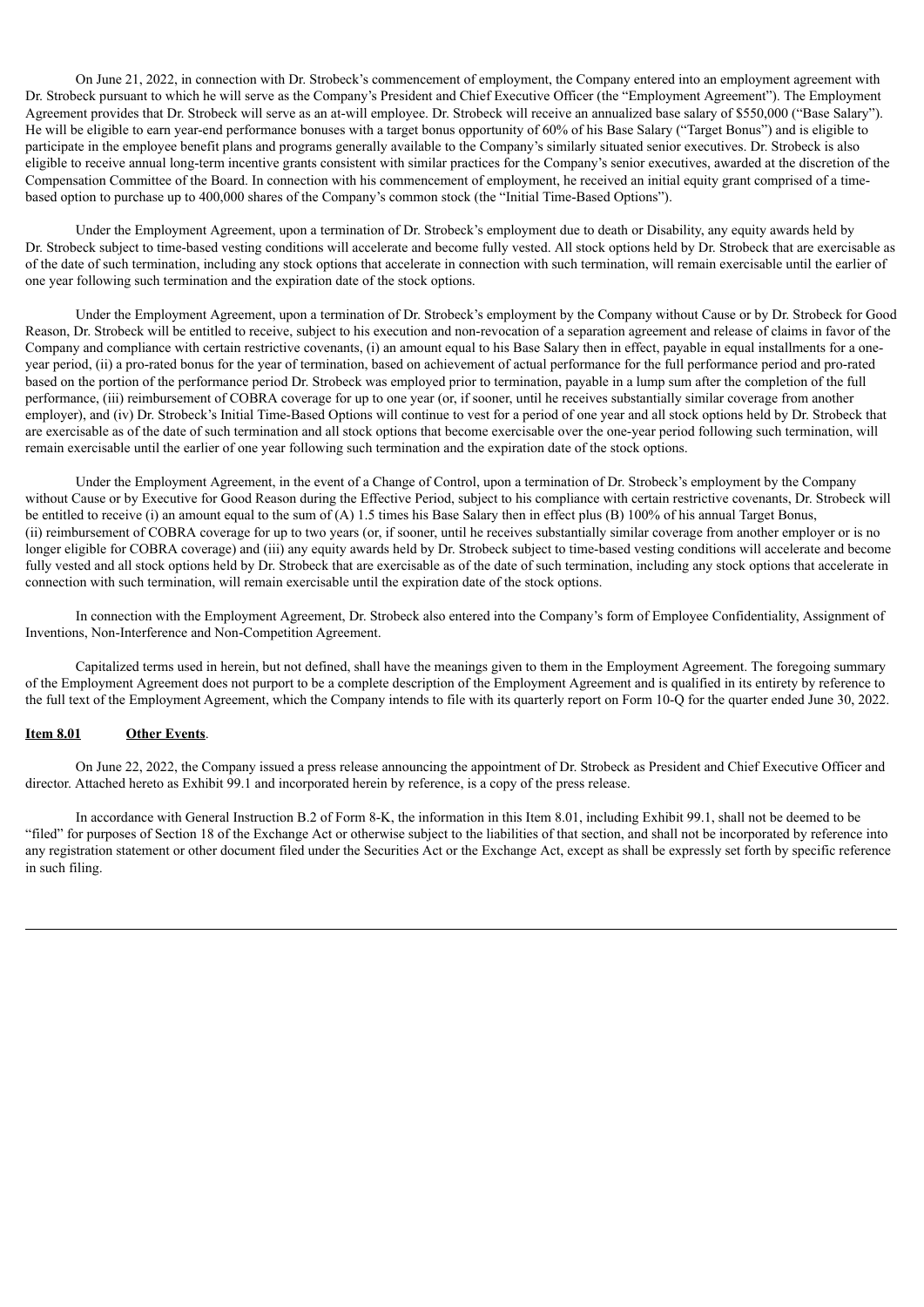# **Item 9.01 Financial Statements and Exhibits.**

(d) Exhibits The following exhibit is being furnished herewith:

| <b>EXHIBIT INDEX</b> |                                                                                                                               |  |
|----------------------|-------------------------------------------------------------------------------------------------------------------------------|--|
| Exhibit No.          | Description                                                                                                                   |  |
| <u>99.1</u><br>104   | Press Release, dated June 22, 2022<br>Cover Page Interactive Data File, formatted in INIine XBRL and included as Exhibit 101. |  |
|                      |                                                                                                                               |  |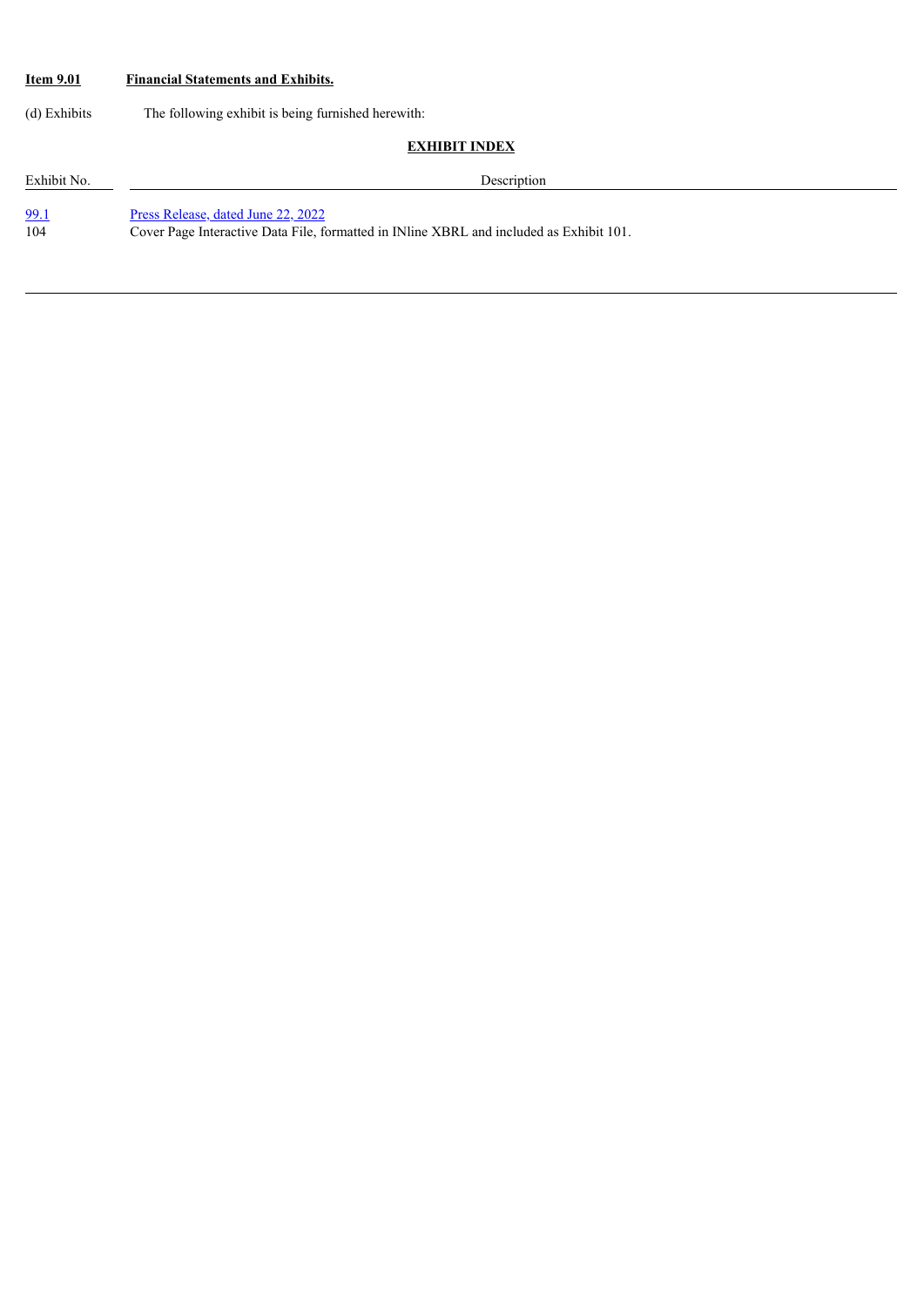## **SIGNATURE**

Pursuant to the requirements of the Securities Exchange Act of 1934, the registrant has duly caused this report to be signed on its behalf by the undersigned hereunto duly authorized.

# **ROCKWELL MEDICAL, INC.**

Date: June 22, 2022 By: /s/ Russell Skibsted

Russell Skibsted Chief Financial Officer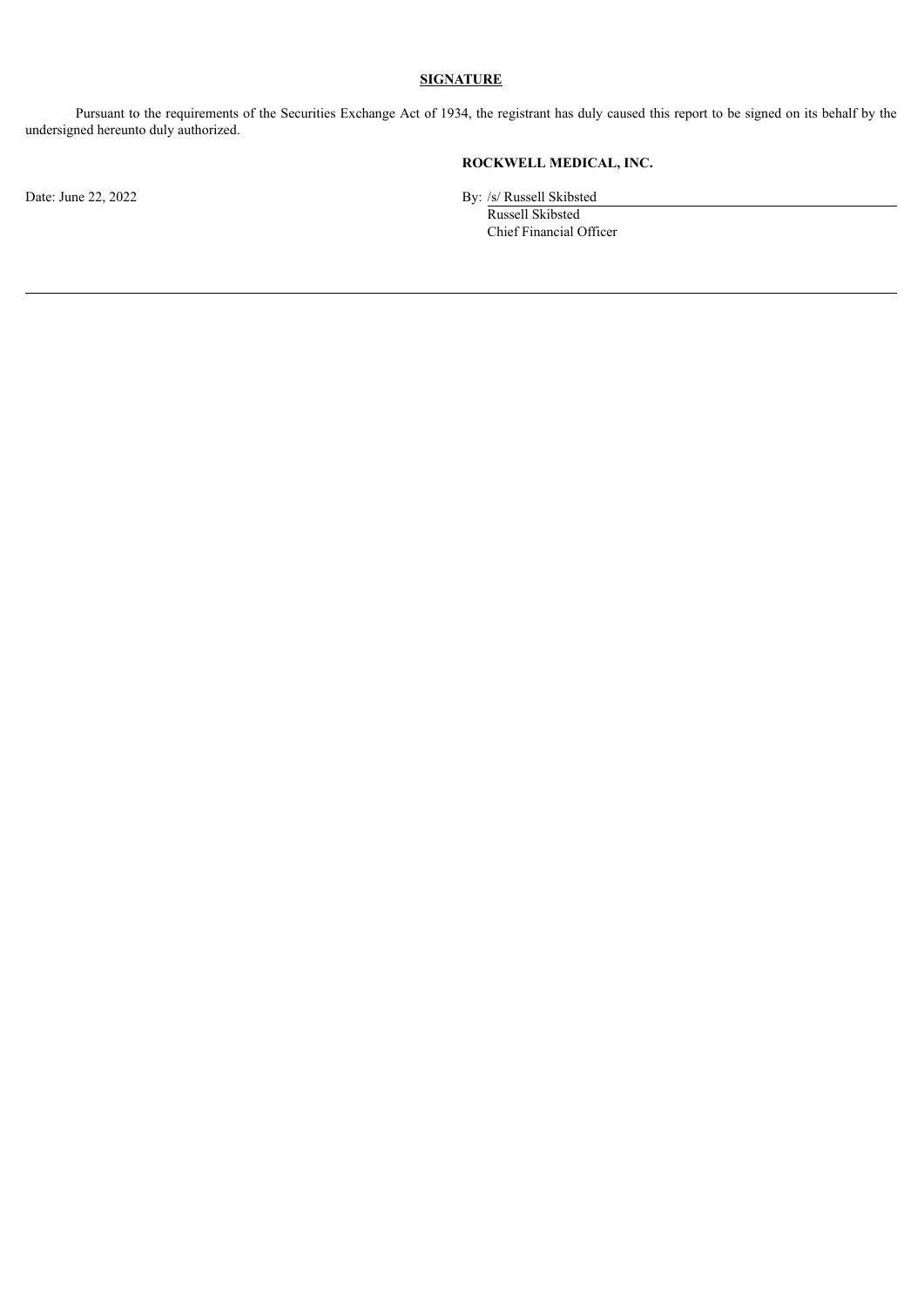#### **Rockwell Medical, Inc. Appoints Mark Strobeck, Ph.D., as President and Chief Executive Officer**

<span id="page-5-0"></span>**WIXOM, Mich., June 22, 2022** -- Rockwell Medical, Inc. (Nasdaq: RMTI), a biopharmaceutical company dedicated to transforming the treatment of iron deficiency and anemia management, today announced that the Board of Directors has appointed Mark Strobeck, Ph.D., as President and Chief Executive Officer, effective July 1, 2022. Dr. Strobeck will also join the Company's Board of Directors. Russell Ellison, M.D., M.Sc., will be stepping down as President and Chief Executive Officer and as a member of the Company's Board of Directors effective June 30, 2022.

"We are excited to have Mark join Rockwell as our new President and Chief Executive Officer" said Robert S. Radie, Chairman of the Board of Directors of Rockwell Medical. "Mark's scientific, operational, and business experience along with his successful track record align well with Rockwell's goal to develop and commercialize transformative treatments for iron deficiency in multiple disease states. On behalf of the Board of Directors, we thank Dr. Russell Ellison for his contributions to Rockwell over the last 2 years and wish him well in the future."

"I am incredibly excited to join Rockwell and grateful for the support of Rockwell's Board in entrusting me to lead the next phase of Rockwell's development," said Dr. Strobeck. "I am impressed with Rockwell's proprietary drug technology and excited to drive forward its development toward the potential treatment of iron deficiency in the home infusion setting, and longer term in acute heart failure. Additionally, as one of the largest suppliers of life saving concentrates for dialysis patients in the U.S., Rockwell has a unique opportunity, working with distributors and customers, to grow and develop this critical business. The company has made significant progress and I look forward to working with Rockwell's Board of Directors and the talented Rockwell team to build upon this momentum."

Mark Strobeck, Ph.D. brings 20+ years of operating, business development, capital raising and investing experience in life sciences for both private and public biotechnology companies. Prior to joining Rockwell Medical, Mark was a Managing Partner at Aquilo Partners, a life science investment banking firm specializing in mergers and acquisitions and strategic partnering transactions. Mark was Chief Operating Officer at Zyla Lifesciences (acquired by Assertio Therapeutics), President and CEO of Corridor Pharmaceuticals (acquired by AstraZeneca), and Chief Business Officer of Topaz Pharmaceuticals (acquired by Sanofi Pasteur). He also served as Chief Business Officer of Trevena, Inc. and Vice President of Business Development at GlaxoSmithKline (GSK) where he was responsible for numerous transactions including GSK's +\$1B agreement with Chemocentryx. Earlier in his career, he worked at two venture capital firms, SR One (GSK's formally wholly owned venture capital firm) and EuclidSR Partners making investments in drug discovery and drug development companies.

Mark received a doctorate in biophysics and pharmacology from the University of Cincinnati and completed his post-doctoral fellowship at the University of Pennsylvania. He also received a BS from St. Lawrence University.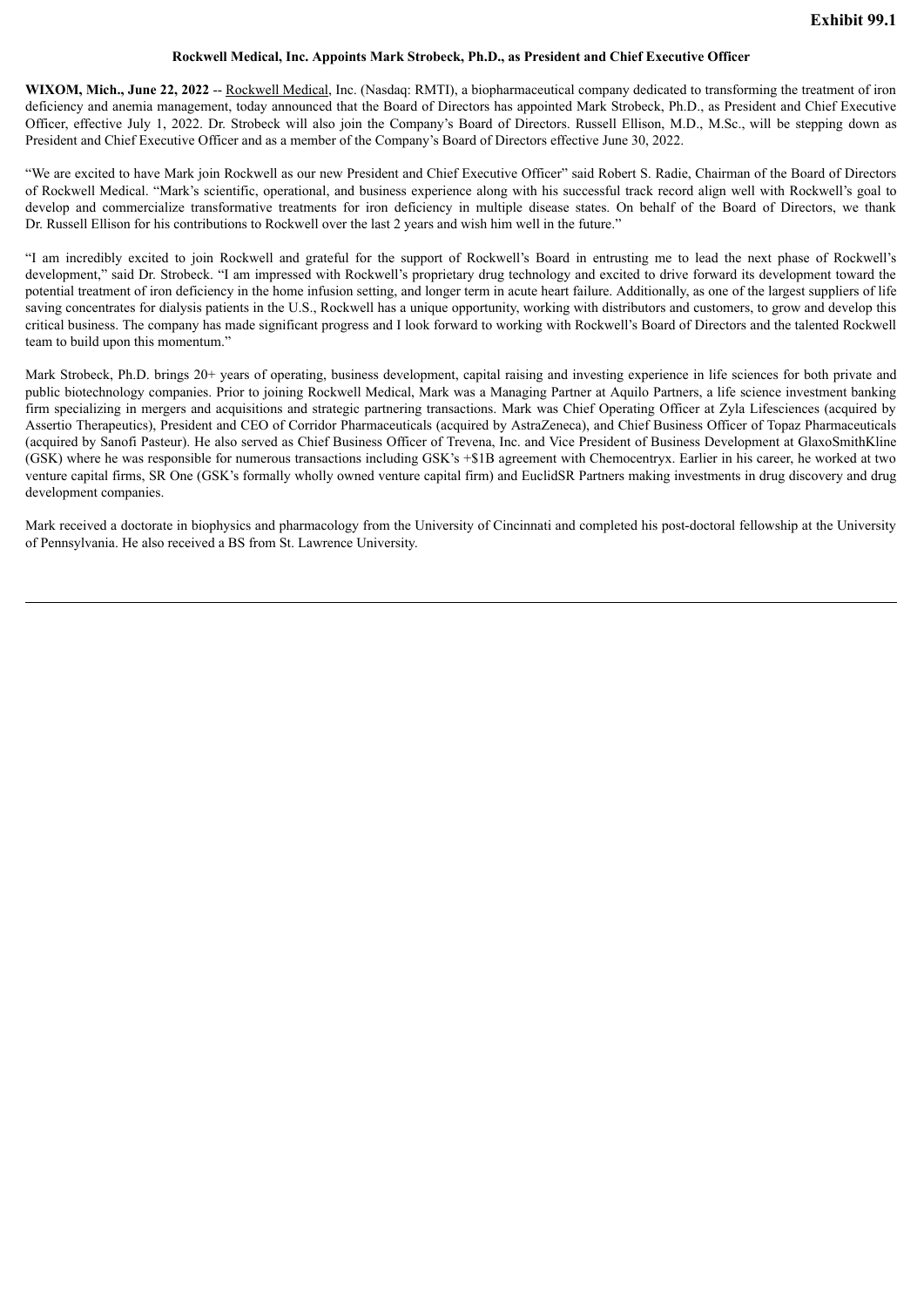#### **Notice of Issuance of Inducement Grants**

Rockwell also announced the grant of an inducement award to Dr. Strobeck as an inducement material to Dr. Strobeck's employment pursuant to Rule 5635(c)(4) of the Nasdaq Listing Rules. In connection with his commencement of employment, Dr. Strobeck was granted an inducement award consisting of a stock option to purchase up to 400,000 shares of Rockwell common stock, which vests 25% on the first four anniversaries of the grant date. The exercise price of the stock option will equal the closing price of the Company's common stock on July 1, 2022, the date of the grant.

#### **About Rockwell Medical**

Rockwell Medical is a commercial-stage biopharmaceutical company developing and commercializing its next-generation parenteral iron technology platform, Ferric Pyrophosphate Citrate (FPC), which has the potential to lead transformative treatments for iron deficiency in multiple disease states, reduce healthcare costs and improve patients' lives. The Company has two FDA-approved therapies indicated for patients undergoing hemodialysis, which are the first two products developed from the FPC platform. Rockwell Medical is also advancing its FPC platform by developing FPC for the treatment of iron deficiency anemia in patients outside of dialysis, who are receiving intravenous medications in the home infusion setting. In addition, Rockwell Medical is one of two major suppliers of life-saving hemodialysis concentrate products to kidney dialysis clinics in the United States. For more information, visit www.RockwellMed.com.

#### **Forward-Looking Statements**

Certain statements in this press release may constitute "forward-looking statements" within the meaning of the federal securities laws. Words such as, "may," "might," "will," "should," "believe," "expect," "anticipate," "estimate," "continue," "could," "can," "would," "develop," "plan," "potential," "predict," "forecast," "project," "intend," "look forward to," "remain confident" or the negative of these terms, and similar expressions, or statements regarding intent, belief, or current expectations, are forward looking statements. There can be no assurance that Rockwell Medical will be able to maintain timing for planned clinical trials and regulatory filings or achieve planned cost savings to operate its concentrates business profitability. While Rockwell Medical believes these forward-looking statements are reasonable, undue reliance should not be placed on any such forward-looking statements, which are based on information available to us on the date of this release. These forward-looking statements are based upon current estimates and assumptions and are subject to various risks and uncertainties (including, without limitation, those set forth in Rockwell Medical's SEC filings), many of which are beyond our control and subject to change. Actual results could be materially different. Risks and uncertainties include, but are not limited to those risks more fully discussed in the "Risk Factors" section of our Annual Report on Form 10-K for the year ended December 31, 2021, as such description may be amended or updated in any future reports we file with the SEC. Rockwell Medical expressly disclaims any obligation to update our forward-looking statements, except as may be required by law.